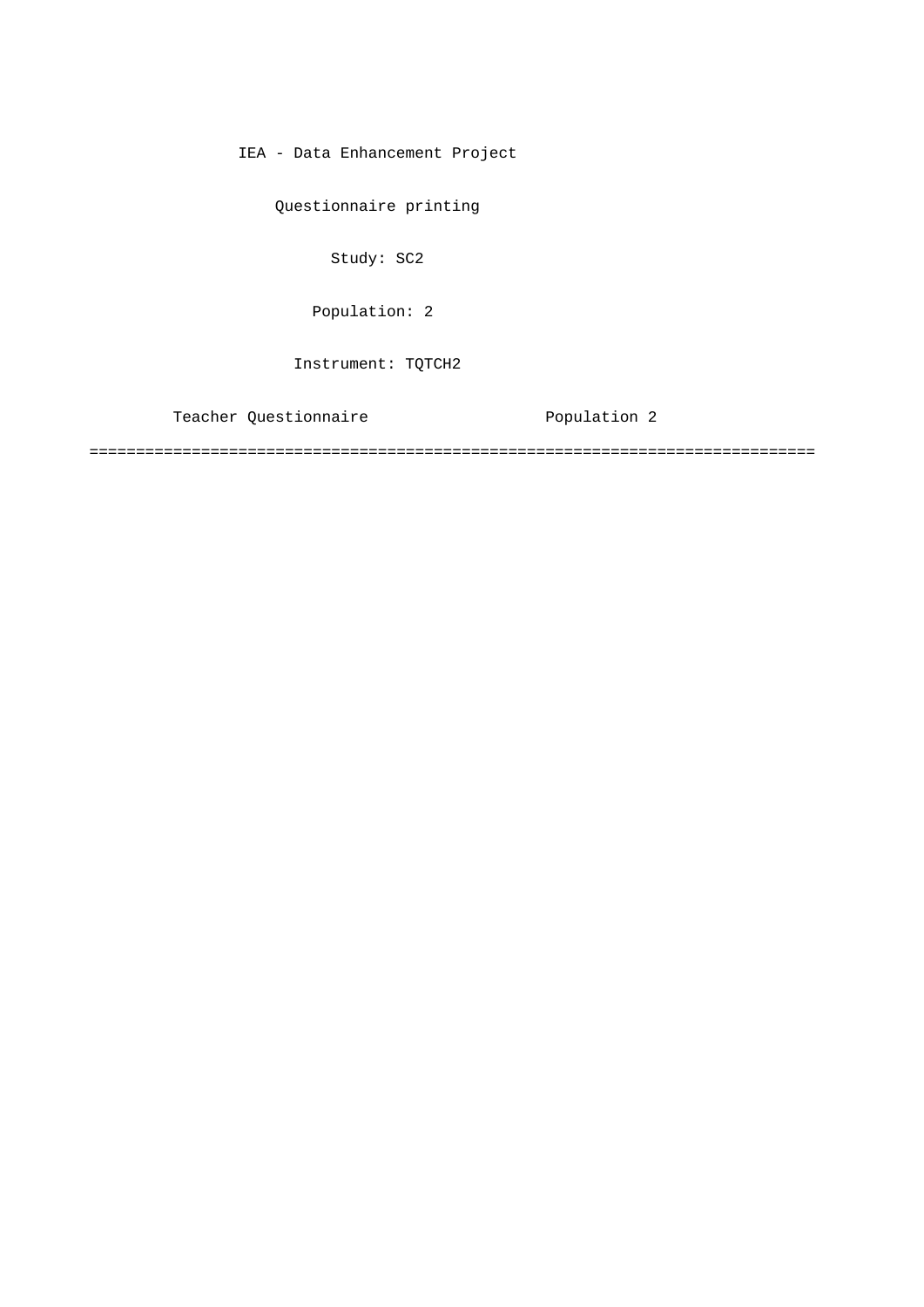------------------------------------------------------------------------------ ------------------------------------------------------------------------------ ------------------------------------------------------------------------------ ------------------------------------------------------------------------------ ------------------------------------------------------------------------------ ------------------------------------------------------------------------------ 1 Please state your sex. A male B female TSEX 2 Please state your age. A 27 years or younger B 28 - 37 years C 38 - 47 years D 48 - 57 years E 58 years or older TAGE 3 How many years of full-time education (tertiary education) did you receive \*after\* completing your secondary education? (Include part-time education also by reducing it to its full-time equivalent.) A no further education after leaving secondary school B 1 year C 2 years D 3 years E 4 years F 5 or more years TPOSTED 4 How much of your further education (after completing secondary education) was spent on studying science subjects? A no further education after leaving secondary school B further education but no study of science C up to \*a quarter\* of further education on science subjects D between \*a quarter\* and \*three-quarters\* of further education on science subjects

> E more than \*three-quarters\* of further education on science subjects

------------------------------------------------------------------------------ ------------------------------------------------------------------------------ ------------------------------------------------------------------------------ TPOSTSCI 5 Including this year, how many years teaching experience have you had? A up to 5 years B 6 - 10 years C 11 - 20 years D 21 - 30 years<br>E more than 30 more than 30 years

------------------------------------------------------------------------------ TCHEXP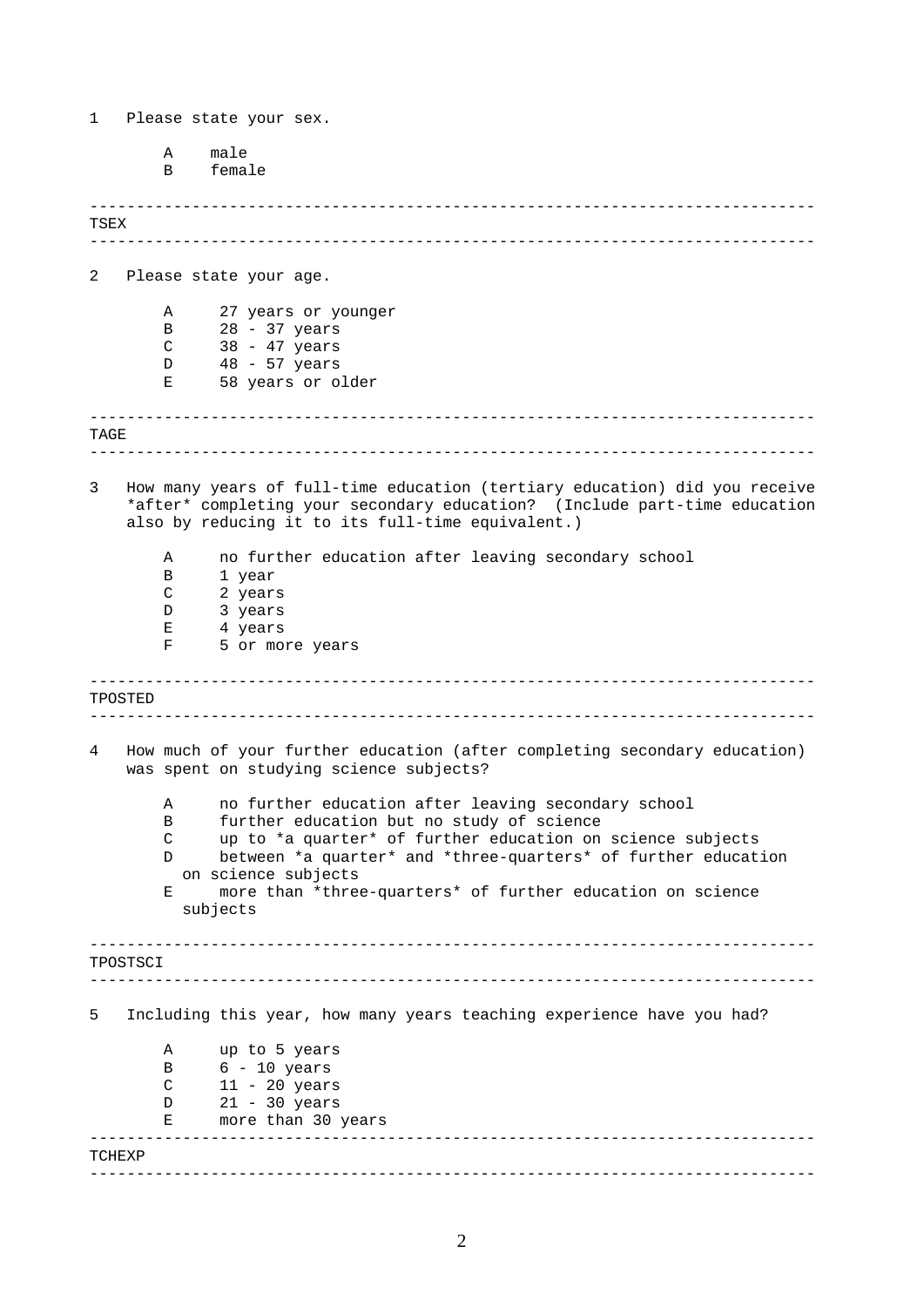------------------------------------------------------------------------------ ------------------------------------------------------------------------------ ------------------------------------------------------------------------------ ------------------------------------------------------------------------------ ------------------------------------------------------------------------------ ------------------------------------------------------------------------------ ------------------------------------------------------------------------------ ------------------------------------------------------------------------------ ------------------------------------------------------------------------------ ------------------------------------------------------------------------------ 6 Please state the number of periods or hours you spend \*at school\* in a typical school week on the following activities. (a) teaching \*science\* subjects periods or hrs (b) teaching \*mathematics\* subjects periods or hrs (c) teaching \*other\* subjects periods or hrs (d) marking tests and examinations periods or hrs or preparing lessons HRSMATH HRSOTHER HRSMARK 7 About how many hours per week \*on the average\* do you spend \*outside\* school hours (after school, evenings, etc.) on marking tests and examinations or preparing lessons for all the subjects you teach, including science? A up to 3 hours B 4 - 6 hours C 7 - 10 hours D 11 - 15 hours E more than 15 hours MARKOUT 8 Are you a member of a \*science\* teachers association? A yes B no SCTCHASS 9 How often do you read academic journals or other periodicals \*related\* \*to teaching in general\* ? A regularly (each week) B occasionally (several times a year) C rarely or never READGEN 10 How often do you read journals or periodicals on \*science\* subjects? A regularly (each week) B occasionally (several times a year) C rarely or never READSCI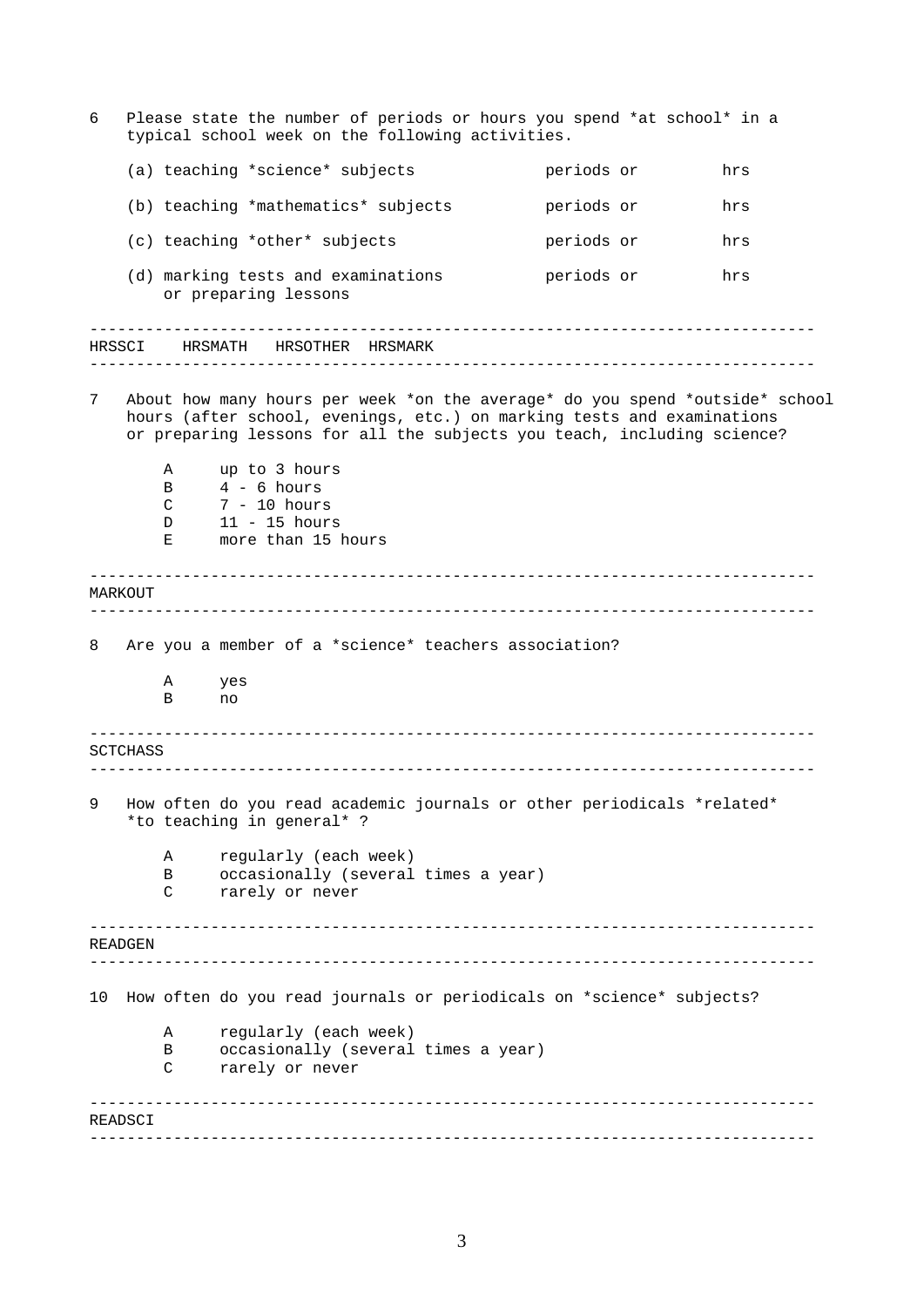11 During the last 12 months, what is the \*total\* amount of time you have spent on inservice training related to the \*teaching of science\* ? Please include meetings or conferences on \*science\* education as well as formal courses in science subjects. Convert sessions of less that one day into the equivalent number of full days.

| less than one day<br>B<br>$1 - 2$ days<br>$\mathcal{C}$<br>$3 - 5 \text{ days}$<br>D<br>more than 5 days<br>Е<br>INSERV<br>12 Do you now have teaching responsibilities which are outside<br>your initial area of training?<br>Α<br>yes<br>B<br>no<br>TCHGOUT<br>13 <sup>7</sup><br>Please state the annual salary you receive as a teacher. (Please note<br>that this item is optional, but it would be of great value to the study<br>if you would answer it.)<br>Annual salary: approximate gross amount *before* taxes have been deducted.<br>(national currency (national currency<br>units per *year*) or bunits per *month*)<br>(a)<br>Annual salary: approximate net amount *after* taxes have been deducted.<br>(national currency (national currency<br>(b)<br>units per *year*) or<br>units per *month*)<br>GROSALYR NETSALYR | Α | none |  |
|------------------------------------------------------------------------------------------------------------------------------------------------------------------------------------------------------------------------------------------------------------------------------------------------------------------------------------------------------------------------------------------------------------------------------------------------------------------------------------------------------------------------------------------------------------------------------------------------------------------------------------------------------------------------------------------------------------------------------------------------------------------------------------------------------------------------------------------|---|------|--|
|                                                                                                                                                                                                                                                                                                                                                                                                                                                                                                                                                                                                                                                                                                                                                                                                                                          |   |      |  |
|                                                                                                                                                                                                                                                                                                                                                                                                                                                                                                                                                                                                                                                                                                                                                                                                                                          |   |      |  |
|                                                                                                                                                                                                                                                                                                                                                                                                                                                                                                                                                                                                                                                                                                                                                                                                                                          |   |      |  |
|                                                                                                                                                                                                                                                                                                                                                                                                                                                                                                                                                                                                                                                                                                                                                                                                                                          |   |      |  |
|                                                                                                                                                                                                                                                                                                                                                                                                                                                                                                                                                                                                                                                                                                                                                                                                                                          |   |      |  |
|                                                                                                                                                                                                                                                                                                                                                                                                                                                                                                                                                                                                                                                                                                                                                                                                                                          |   |      |  |
|                                                                                                                                                                                                                                                                                                                                                                                                                                                                                                                                                                                                                                                                                                                                                                                                                                          |   |      |  |
|                                                                                                                                                                                                                                                                                                                                                                                                                                                                                                                                                                                                                                                                                                                                                                                                                                          |   |      |  |
|                                                                                                                                                                                                                                                                                                                                                                                                                                                                                                                                                                                                                                                                                                                                                                                                                                          |   |      |  |
|                                                                                                                                                                                                                                                                                                                                                                                                                                                                                                                                                                                                                                                                                                                                                                                                                                          |   |      |  |
|                                                                                                                                                                                                                                                                                                                                                                                                                                                                                                                                                                                                                                                                                                                                                                                                                                          |   |      |  |
|                                                                                                                                                                                                                                                                                                                                                                                                                                                                                                                                                                                                                                                                                                                                                                                                                                          |   |      |  |
|                                                                                                                                                                                                                                                                                                                                                                                                                                                                                                                                                                                                                                                                                                                                                                                                                                          |   |      |  |
|                                                                                                                                                                                                                                                                                                                                                                                                                                                                                                                                                                                                                                                                                                                                                                                                                                          |   |      |  |
|                                                                                                                                                                                                                                                                                                                                                                                                                                                                                                                                                                                                                                                                                                                                                                                                                                          |   |      |  |
|                                                                                                                                                                                                                                                                                                                                                                                                                                                                                                                                                                                                                                                                                                                                                                                                                                          |   |      |  |
|                                                                                                                                                                                                                                                                                                                                                                                                                                                                                                                                                                                                                                                                                                                                                                                                                                          |   |      |  |
|                                                                                                                                                                                                                                                                                                                                                                                                                                                                                                                                                                                                                                                                                                                                                                                                                                          |   |      |  |
|                                                                                                                                                                                                                                                                                                                                                                                                                                                                                                                                                                                                                                                                                                                                                                                                                                          |   |      |  |
|                                                                                                                                                                                                                                                                                                                                                                                                                                                                                                                                                                                                                                                                                                                                                                                                                                          |   |      |  |
|                                                                                                                                                                                                                                                                                                                                                                                                                                                                                                                                                                                                                                                                                                                                                                                                                                          |   |      |  |
|                                                                                                                                                                                                                                                                                                                                                                                                                                                                                                                                                                                                                                                                                                                                                                                                                                          |   |      |  |
|                                                                                                                                                                                                                                                                                                                                                                                                                                                                                                                                                                                                                                                                                                                                                                                                                                          |   |      |  |
|                                                                                                                                                                                                                                                                                                                                                                                                                                                                                                                                                                                                                                                                                                                                                                                                                                          |   |      |  |
|                                                                                                                                                                                                                                                                                                                                                                                                                                                                                                                                                                                                                                                                                                                                                                                                                                          |   |      |  |
|                                                                                                                                                                                                                                                                                                                                                                                                                                                                                                                                                                                                                                                                                                                                                                                                                                          |   |      |  |
|                                                                                                                                                                                                                                                                                                                                                                                                                                                                                                                                                                                                                                                                                                                                                                                                                                          |   |      |  |
|                                                                                                                                                                                                                                                                                                                                                                                                                                                                                                                                                                                                                                                                                                                                                                                                                                          |   |      |  |
|                                                                                                                                                                                                                                                                                                                                                                                                                                                                                                                                                                                                                                                                                                                                                                                                                                          |   |      |  |
|                                                                                                                                                                                                                                                                                                                                                                                                                                                                                                                                                                                                                                                                                                                                                                                                                                          |   |      |  |
|                                                                                                                                                                                                                                                                                                                                                                                                                                                                                                                                                                                                                                                                                                                                                                                                                                          |   |      |  |
|                                                                                                                                                                                                                                                                                                                                                                                                                                                                                                                                                                                                                                                                                                                                                                                                                                          |   |      |  |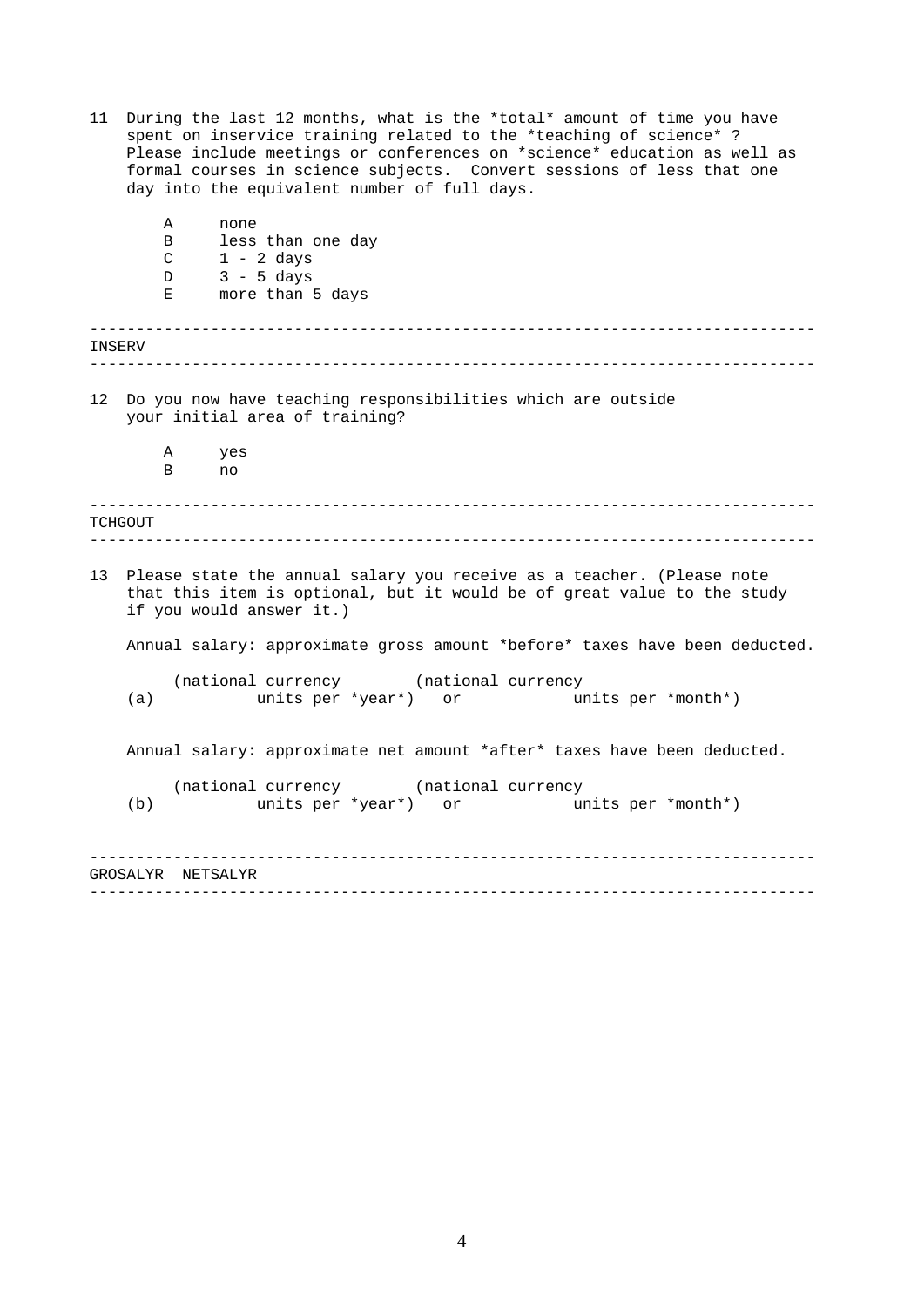------------------------------------------------------------------------------ ------------------------------------------------------------------------------ 14 For each class-group to which you teach \*science\* please state: (1) the name of the class-group (2) the grade level of the class-group (3) the name of the science course or subject (for example: Science or Human Biology) (4) the amount of class time spent each week for each science course or subject: (4a) in \*periods\* per week \*or\* (4b) in \*hours\* per week (5) the number of students in the class for each science course or subject: (5a) boys \*and\* (5b) girls (1) (2) (3) (4a) (4b) (4) (5) Name of Grade Name of science Number of Number of Number Number class- level course or periods hours of boys of girls group subject per week per week (a)  $(b)$  $(c)$ (d) (e)  $(f)$ (g) (h) TCLS1YR TCLS1SUB TCLS1HRS TCLS1BOY TCLS1GIR TCLS1YR TCLS1SUB TCLS1HRS TCLS1BOY TCLS1GIR TCLS1YR TCLS1SUB TCLS1HRS TCLS1BOY TCLS1GIR TCLS1YR TCLS1SUB TCLS1HRS TCLS1BOY TCLS1GIR TCLS1YR TCLS1SUB TCLS1HRS TCLS1BOY TCLS1GIR TCLS2YR TCLS2SUB TCLS2HRS TCLS2BOY TCLS2GIR TCLS2YR TCLS2SUB TCLS2HRS TCLS2BOY TCLS2GIR TCLS2YR TCLS2SUB TCLS2HRS TCLS2BOY TCLS2GIR TCLS2YR TCLS2SUB TCLS2HRS TCLS2BOY TCLS2GIR TCLS2YR TCLS2SUB TCLS2HRS TCLS2BOY TCLS2GIR TCLS3YR TCLS3SUB TCLS3HRS TCLS3BOY TCLS3GIR TCLS3YR TCLS3SUB TCLS3HRS TCLS3BOY TCLS3GIR TCLS3YR TCLS3SUB TCLS3HRS TCLS3BOY TCLS3GIR TCLS3YR TCLS3SUB TCLS3HRS TCLS3BOY TCLS3GIR TCLS3YR TCLS3SUB TCLS3HRS TCLS3BOY TCLS3GIR TCLS4YR TCLS4SUB TCLS4HRS TCLS4BOY TCLS4GIR TCLS4YR TCLS4SUB TCLS4HRS TCLS4BOY TCLS4GIR TCLS4YR TCLS4SUB TCLS4HRS TCLS4BOY TCLS4GIR TCLS4YR TCLS4SUB TCLS4HRS TCLS4BOY TCLS4GIR TCLS4YR TCLS4SUB TCLS4HRS TCLS4BOY TCLS4GIR TCLS5YR TCLS5SUB TCLS5HRS TCLS5BOY TCLS5GIR TCLS5YR TCLS5SUB TCLS5HRS TCLS5BOY TCLS5GIR TCLS5YR TCLS5SUB TCLS5HRS TCLS5BOY TCLS5GIR TCLS5YR TCLS5SUB TCLS5HRS TCLS5BOY TCLS5GIR TCLS5YR TCLS5SUB TCLS5HRS TCLS5BOY TCLS5GIR TCLS6YR TCLS6SUB TCLS6HRS TCLS6BOY TCLS6GIR TCLS6YR TCLS6SUB TCLS6HRS TCLS6BOY TCLS6GIR TCLS6YR TCLS6SUB TCLS6HRS TCLS6BOY TCLS6GIR TCLS6YR TCLS6SUB TCLS6HRS TCLS6BOY TCLS6GIR TCLS6YR TCLS6SUB TCLS6HRS TCLS6BOY TCLS6GIR TCLS7YR TCLS7SUB TCLS7HRS TCLS7BOY TCLS7GIR TCLS7YR TCLS7SUB TCLS7HRS TCLS7BOY TCLS7GIR TCLS7YR TCLS7SUB TCLS7HRS TCLS7BOY TCLS7GIR TCLS7YR TCLS7SUB TCLS7HRS TCLS7BOY TCLS7GIR TCLS7YR TCLS7SUB TCLS7HRS TCLS7BOY TCLS7GIR TCLS8YR TCLS8SUB TCLS8HRS TCLS8BOY TCLS8GIR TCLS8YR TCLS8SUB TCLS8HRS TCLS8BOY TCLS8GIR TCLS8YR TCLS8SUB TCLS8HRS TCLS8BOY TCLS8GIR TCLS8YR TCLS8SUB TCLS8HRS TCLS8BOY TCLS8GIR TCLS8YR TCLS8SUB TCLS8HRS TCLS8BOY TCLS8GIR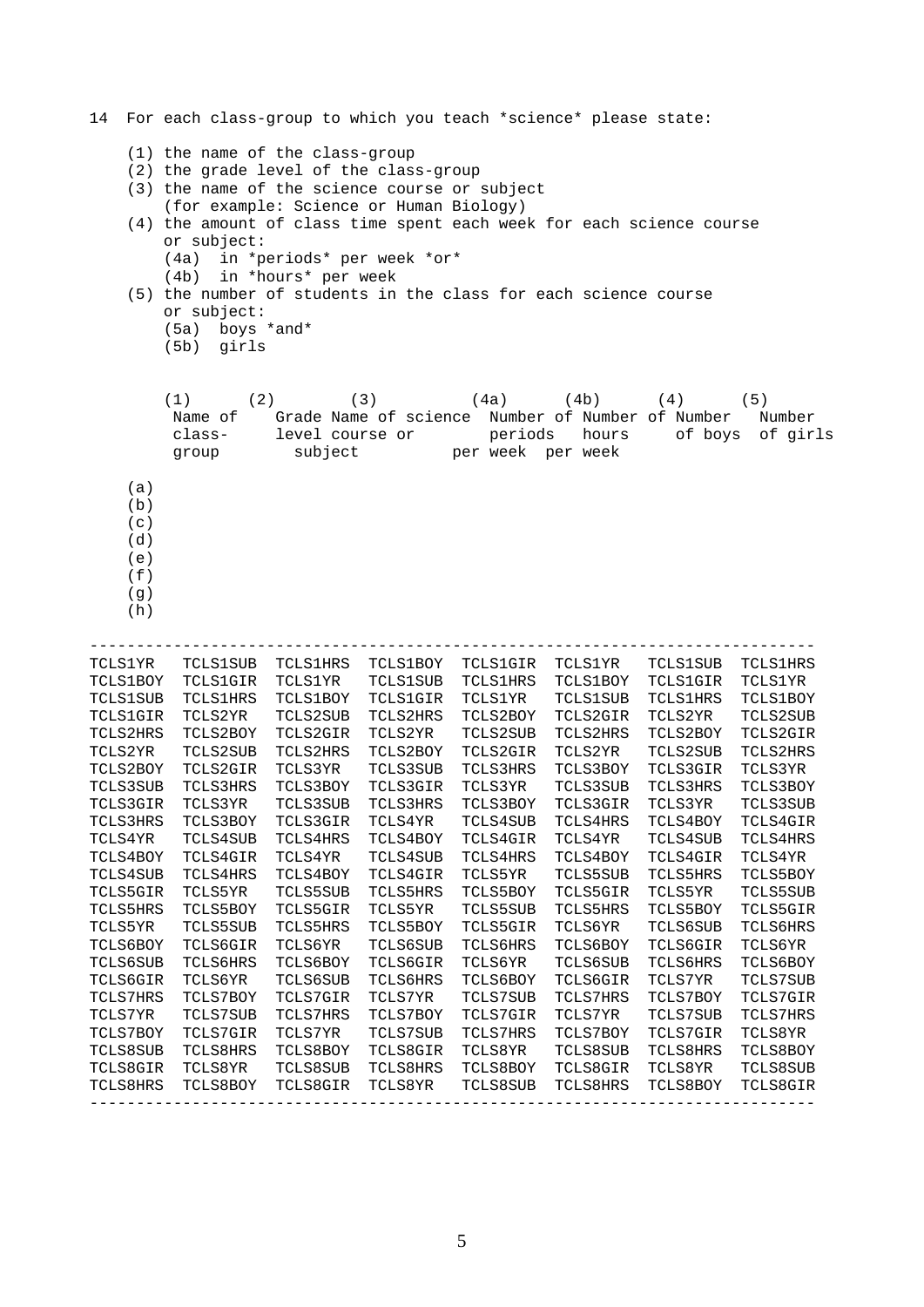|                                                                                                                                                                                 |       | ___________<br>Frequently Occasionally Rarely Never |   |   |
|---------------------------------------------------------------------------------------------------------------------------------------------------------------------------------|-------|-----------------------------------------------------|---|---|
| (a) Question-and-answer<br>methods for presenting<br>information to the<br>whole class                                                                                          | A     | B                                                   | C | D |
| (b) Lecture to the whole<br>class followed by<br>questions from students                                                                                                        | Α     | B                                                   | C | D |
| (c) All students do the<br>same assignment, working<br>from their textbooks or<br>other printed materials                                                                       | Α     | B                                                   | C | D |
| (d) The class is divided<br>into small groups of<br>students who work<br>together on the same<br>assignment or different<br>assignments, including<br>practical/laboratory work | Α     | B                                                   | C | D |
| (e) Students follow indivi-<br>dualized programs, which<br>may include individual<br>printed materials and<br>laboratory work                                                   | Α     | B                                                   | C | D |
| (f) Presentation of audio-<br>visual materials to the<br>whole class: for example,<br>slides, films, TV                                                                         | Α     | B                                                   | C | D |
| (g) The whole class goes on<br>field trips or excursions<br>in connection with the<br>science program                                                                           | Α     | B                                                   | C | D |
| OUESTION LECTURE ASSIGN GROUPS                                                                                                                                                  | INDIV | AUDIOVIS FIELD                                      |   |   |

15 How often do you use each of the following types of instructional method for teaching \*science\* ?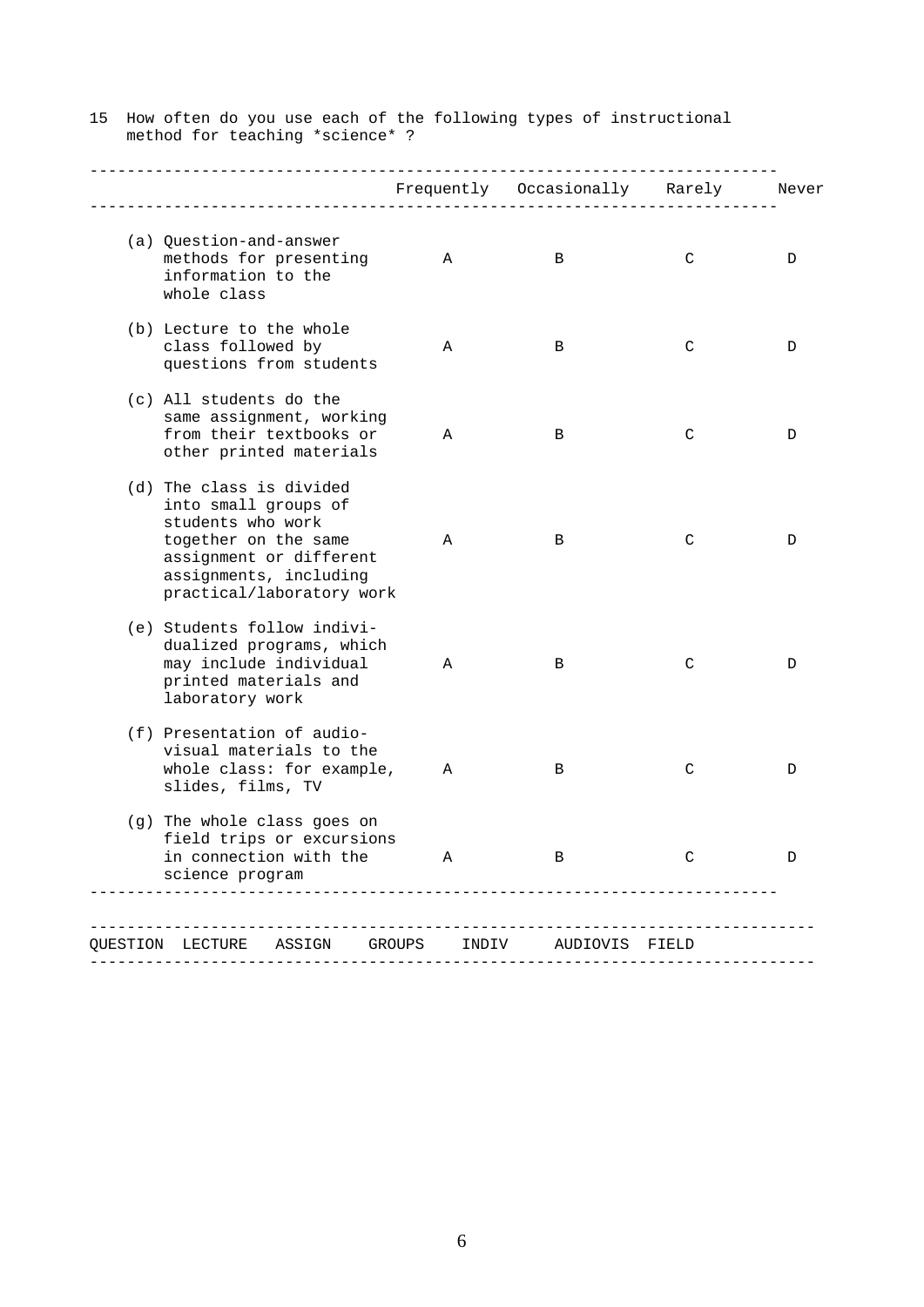| 16     | On what basis do you divide the whole class-group into smaller groups<br>for practical work, group discussions, group work on assignments, etc.?                |
|--------|-----------------------------------------------------------------------------------------------------------------------------------------------------------------|
|        | Small group instructional methods are not used for this<br>A<br>class-group.                                                                                    |
|        | The teacher usually forms the small groups on the basis<br>B                                                                                                    |
|        | of ability.<br>The students themselves usually choose the small groups<br>C<br>with which they wish to work.                                                    |
|        | *Other* (please describe).<br>D                                                                                                                                 |
| DIVIDE |                                                                                                                                                                 |
|        |                                                                                                                                                                 |
| 17     | How much time do the students usually spend on practical activities<br>on their own or in small groups; for example, doing experiments or<br>fieldwork?         |
|        | none or very little time<br>Α<br>about a *quarter* of the time<br><sub>B</sub>                                                                                  |
|        | about *half* of the time<br>C<br>about *three-quarters* or more of the time<br>D                                                                                |
|        | PRACWORK                                                                                                                                                        |
| 18     | How much of your teaching of science in this class-group takes place<br>in a room or laboratory equipped for science teaching and/or student<br>practical work? |
|        | less than 40 per cent<br>Α                                                                                                                                      |
|        | $40 - 60$ per cent<br>B                                                                                                                                         |
|        | $60 - 80$ per cent<br>C<br>more than 80 per cent<br>D                                                                                                           |
|        | no science rooms at this school<br>Е                                                                                                                            |
| TCHLAB |                                                                                                                                                                 |
|        |                                                                                                                                                                 |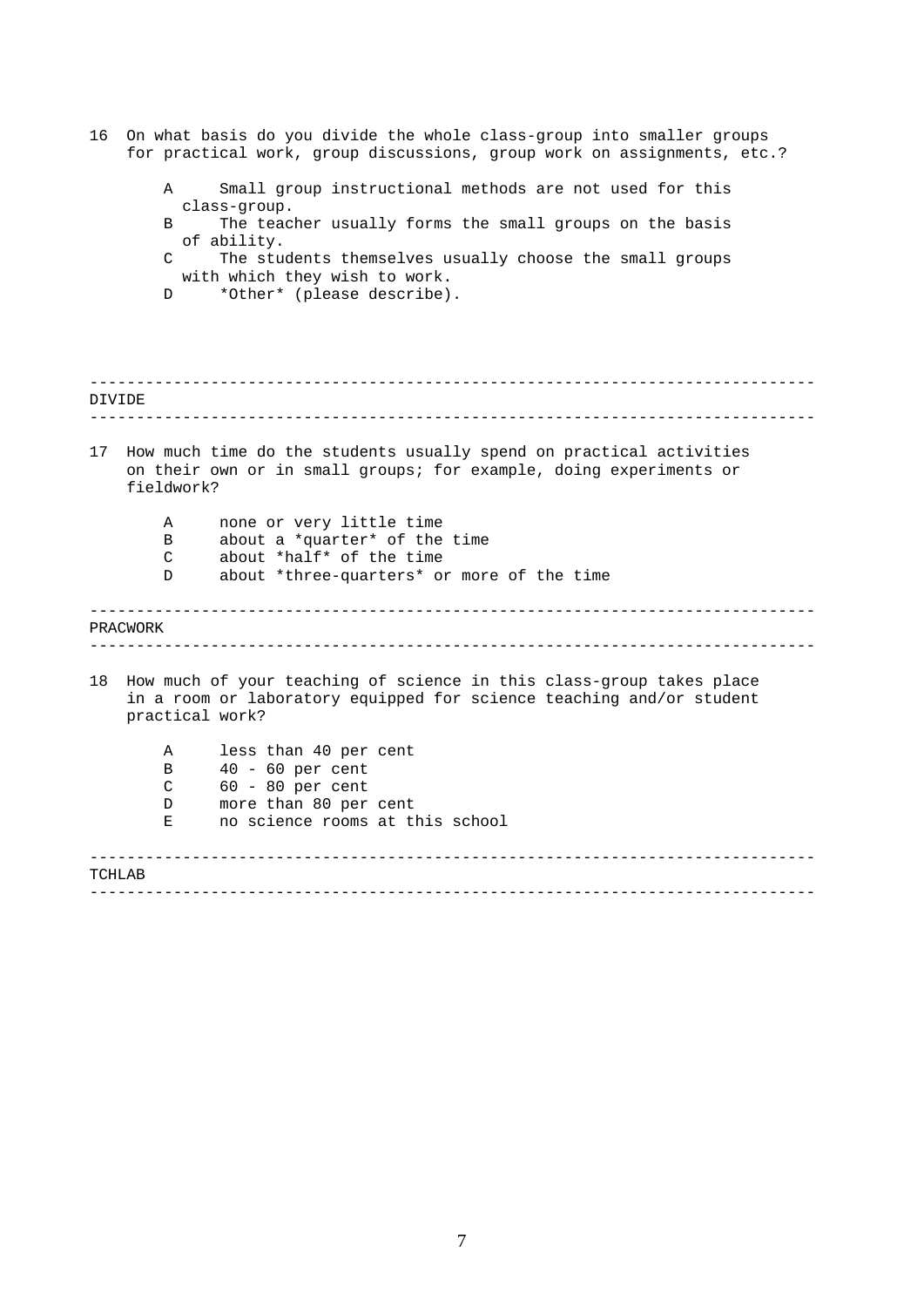| (a) What I think the students<br>in my class will need when<br>C<br>A<br>B<br>D<br>they leave school<br>(b) The official curriculum<br>A<br>B<br>C<br>D<br>of syllabus<br>$(c)$ Prescribed textbook(s)<br>C<br>Α<br>B<br>D<br>(d) The external examinations<br>that the students will<br>C<br>Α<br>B<br>D<br>have to take<br>(e) What the students will<br>need in the next grade<br>C<br>Α<br>В<br>D<br>or in the next course<br>in this subject<br>(f) Developing the ability<br>of the students to think<br>C<br>A<br>B<br>D<br>scientifically<br>(g) Helping the students to<br>acquire a systematic<br>$\mathsf{C}$<br>Α<br>B<br>D<br>knowledge of scientific<br>concepts<br>---------------------<br>NEEDLEAV SYLLABUS TEXT   EXAM   NEEDNEXT THINKSCI SCIKNOW<br>20 Do you feel that there are restrictions on your freedom to adapt the<br>teaching syllabus to suit your particular style of teaching and the<br>needs of your students? If so, what is the source of the authority<br>determining the restrictions?<br>I feel no restrictions.<br>Α<br>I feel restrictions, determined by authorities within the school.<br>B<br>I feel restrictions, determined by authorities outside the school.<br>C<br>RESTRICT |  | Very | (does not apply) | Of some Of little<br>important importance importance | Of no<br>importance |
|--------------------------------------------------------------------------------------------------------------------------------------------------------------------------------------------------------------------------------------------------------------------------------------------------------------------------------------------------------------------------------------------------------------------------------------------------------------------------------------------------------------------------------------------------------------------------------------------------------------------------------------------------------------------------------------------------------------------------------------------------------------------------------------------------------------------------------------------------------------------------------------------------------------------------------------------------------------------------------------------------------------------------------------------------------------------------------------------------------------------------------------------------------------------------------------------------------------------------------|--|------|------------------|------------------------------------------------------|---------------------|
|                                                                                                                                                                                                                                                                                                                                                                                                                                                                                                                                                                                                                                                                                                                                                                                                                                                                                                                                                                                                                                                                                                                                                                                                                                |  |      |                  |                                                      |                     |
|                                                                                                                                                                                                                                                                                                                                                                                                                                                                                                                                                                                                                                                                                                                                                                                                                                                                                                                                                                                                                                                                                                                                                                                                                                |  |      |                  |                                                      |                     |
|                                                                                                                                                                                                                                                                                                                                                                                                                                                                                                                                                                                                                                                                                                                                                                                                                                                                                                                                                                                                                                                                                                                                                                                                                                |  |      |                  |                                                      |                     |
|                                                                                                                                                                                                                                                                                                                                                                                                                                                                                                                                                                                                                                                                                                                                                                                                                                                                                                                                                                                                                                                                                                                                                                                                                                |  |      |                  |                                                      |                     |
|                                                                                                                                                                                                                                                                                                                                                                                                                                                                                                                                                                                                                                                                                                                                                                                                                                                                                                                                                                                                                                                                                                                                                                                                                                |  |      |                  |                                                      |                     |
|                                                                                                                                                                                                                                                                                                                                                                                                                                                                                                                                                                                                                                                                                                                                                                                                                                                                                                                                                                                                                                                                                                                                                                                                                                |  |      |                  |                                                      |                     |
|                                                                                                                                                                                                                                                                                                                                                                                                                                                                                                                                                                                                                                                                                                                                                                                                                                                                                                                                                                                                                                                                                                                                                                                                                                |  |      |                  |                                                      |                     |
|                                                                                                                                                                                                                                                                                                                                                                                                                                                                                                                                                                                                                                                                                                                                                                                                                                                                                                                                                                                                                                                                                                                                                                                                                                |  |      |                  |                                                      |                     |
|                                                                                                                                                                                                                                                                                                                                                                                                                                                                                                                                                                                                                                                                                                                                                                                                                                                                                                                                                                                                                                                                                                                                                                                                                                |  |      |                  |                                                      |                     |
|                                                                                                                                                                                                                                                                                                                                                                                                                                                                                                                                                                                                                                                                                                                                                                                                                                                                                                                                                                                                                                                                                                                                                                                                                                |  |      |                  |                                                      |                     |

19 What is the importance of the following in determining what you teach on a day-to-day basis?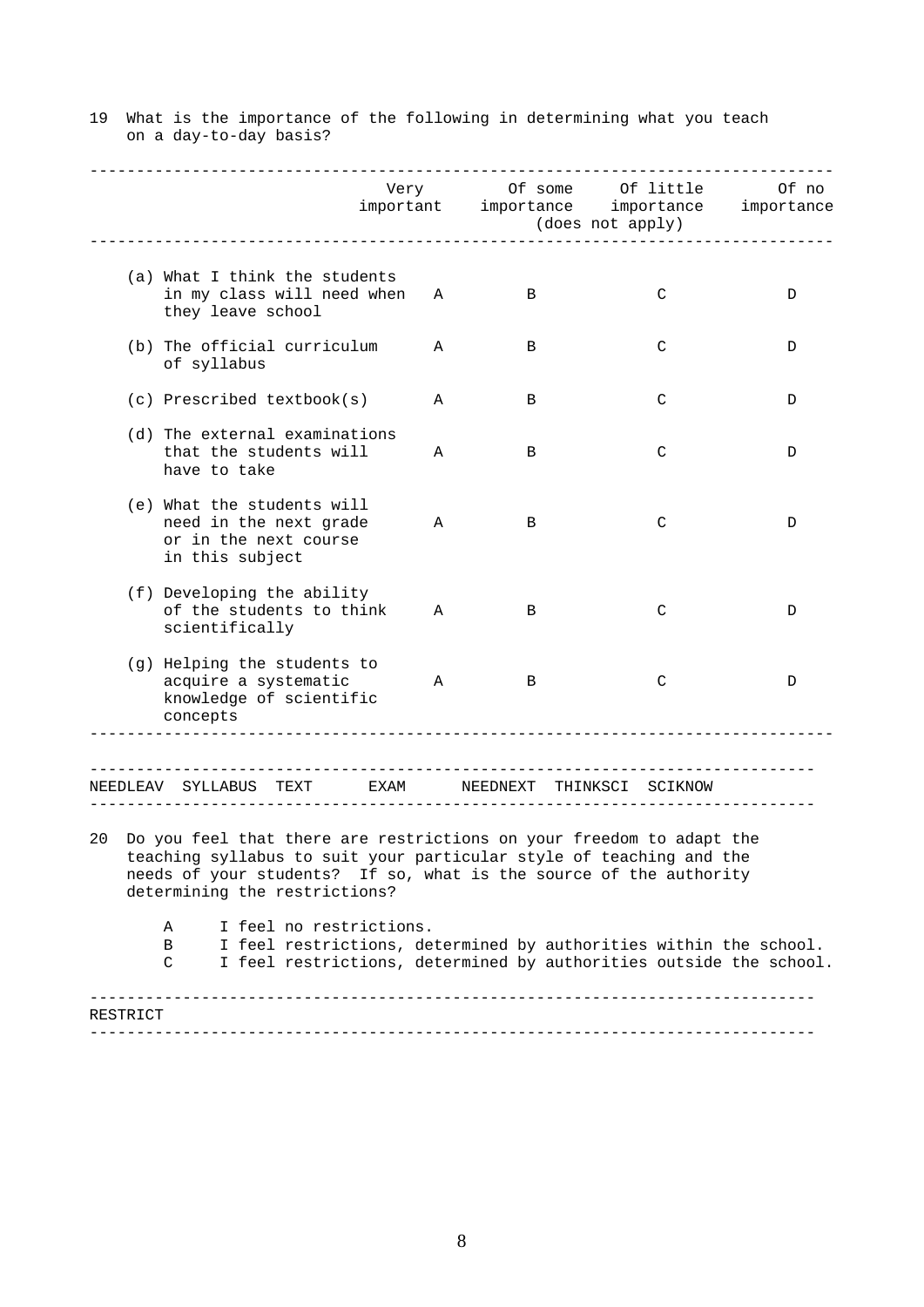- 21 Do you feel that limitations of laboratory facilities and equipment in your school hamper your teaching?
	- A very seriously
	- B slightly<br>C not at al
	- not at all

| LABFAC |  |
|--------|--|
|        |  |

22 In assessing the work of your students in \*science\*, how often do you make use of the following type of assessment?

|         | Frequently Occasionally Rarely                                                     |              |                |               | Never         |
|---------|------------------------------------------------------------------------------------|--------------|----------------|---------------|---------------|
|         | (a) Standardized tests<br>produced outside the<br>school                           | $\mathbb{A}$ | B              | $\mathcal{C}$ | $\mathcal{D}$ |
|         | (b) Teacher-made essay<br>tests, requiring at<br>least one paragraph<br>of writing | A            | B              | $\mathcal{C}$ | $\mathcal{D}$ |
|         | (c) Teacher-made objective<br>(short-answer) test.                                 | $\mathbf{A}$ | $\overline{B}$ | $\mathcal{C}$ | $\mathcal{D}$ |
|         | (d) Performance on home-<br>work assignments.                                      | $\mathbf{A}$ | $\overline{B}$ | $\mathcal{C}$ | $\mathcal{D}$ |
|         | (e) Performance on project<br>work, including practical/ A<br>laboratory exercises |              | B              | C             | D             |
| STDTEST | TCHRTEST<br>ESSAY<br>HMWK                                                          |              | PROJECT        |               |               |

23 Do your students use electronic calculators during science lessons?

| A | frequently   |
|---|--------------|
| B | occasionally |
| C | rarely       |
| D | never        |

## ------------------------------------------------------------------------------ ------------------------------------------------------------------------------ TCALCUSE